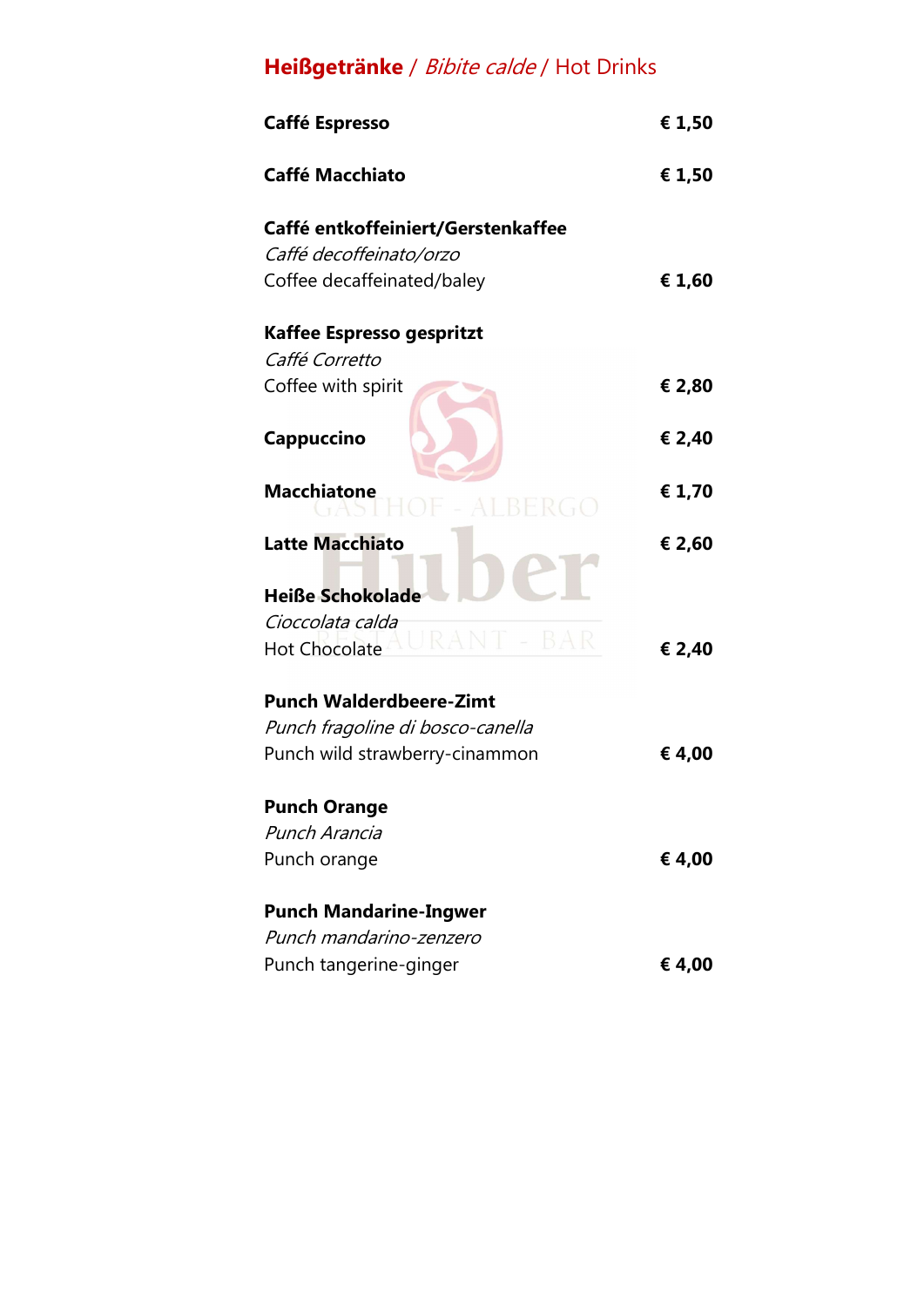| Punch alkoholfrei Bratapfel   |        |
|-------------------------------|--------|
| Punch analcolico mela brasata |        |
| Punch non-alcolic baked apple | € 3,00 |
|                               |        |
| Glühwein                      |        |
| Vino brulè                    |        |
| Hot spiced wine               | € 4,00 |
|                               |        |
| Jägertee                      |        |
| Tè al cacciatore              |        |
| Hunter's tea                  | € 4,00 |
|                               |        |
| <b>Wilderertee</b>            |        |
| <i>Tè al bracconiere</i>      |        |
| Poacher's tea                 | € 4,50 |
|                               |        |
| Apfelglühmix                  |        |
| Brulé di mele                 |        |
| Hot spiced apple juice        | € 3,00 |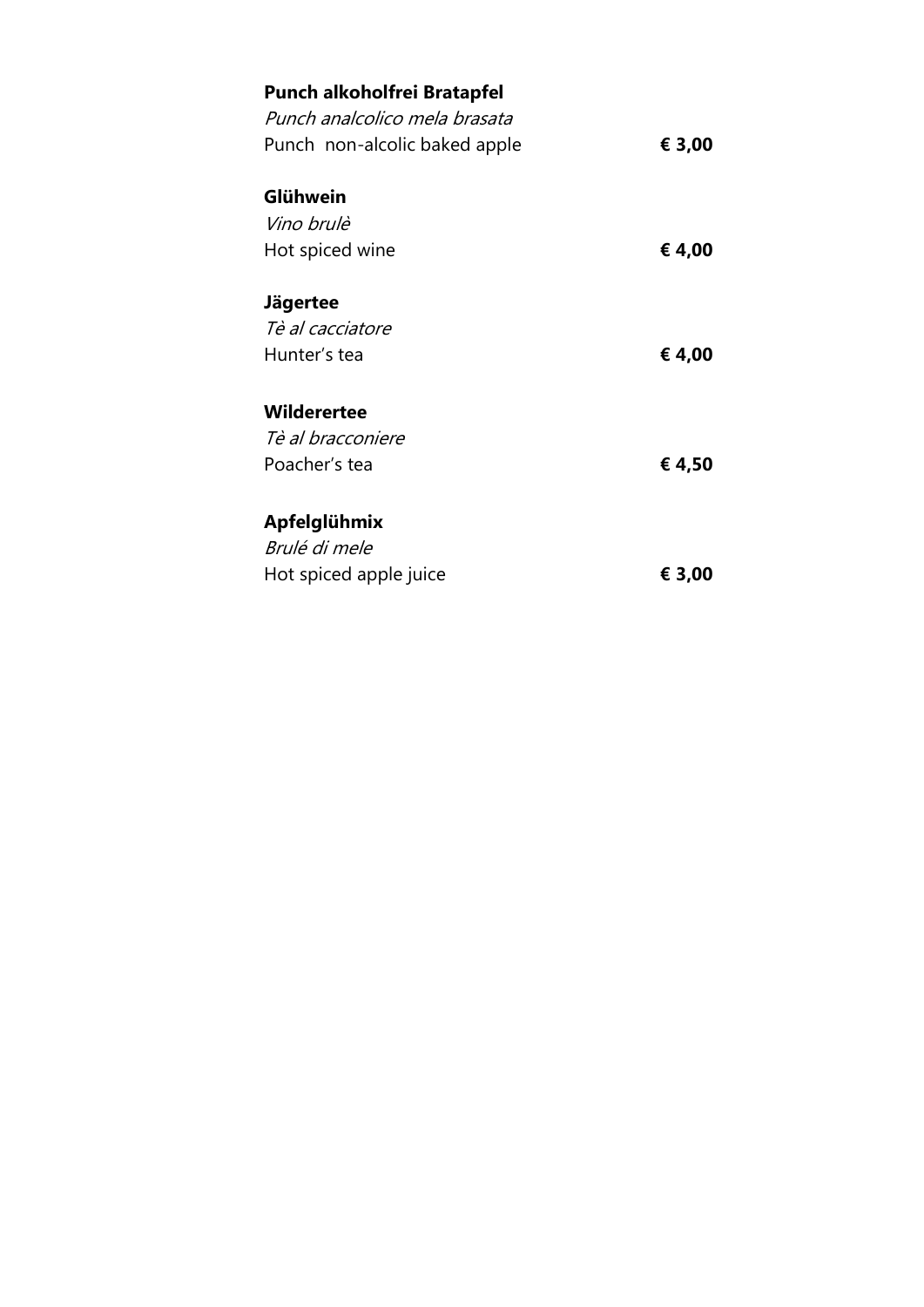### Tee /  $T\acute{e}$  – tisane / Tea's

| Waldfrüchte<br>Frutti di bosco<br><b>Red berries</b>                  |   | € 2,30 |
|-----------------------------------------------------------------------|---|--------|
| <b>Kamille</b><br>Camomilla                                           |   |        |
| Chamomile                                                             |   | € 2,30 |
| Pfefferminze<br>Menta                                                 |   |        |
| Peppermint                                                            |   | € 2,30 |
| <b>Ingwer-Orange</b><br>Zenzero-Arancia<br>Ginger-orange              |   | € 2,30 |
| <b>Schwarztee (Darjeeling)</b><br>Té (Darjeeling)<br>Tea (Darjeeling) | B | € 2,30 |
| <b>Grüner Tee (Japan Sencha)</b><br>Té verde (Japan Sencha)           |   |        |
| Green tea (Japan Sencha)                                              |   | € 2,30 |
| Südtiroler Almkräuter<br>Erbe di montagna                             |   |        |
| Alpine herbs                                                          |   | € 2,30 |
| <b>Ingwer-Zitrone</b>                                                 |   |        |
| Zenzero-Limone<br>Ginger-Lemon                                        |   | € 2,30 |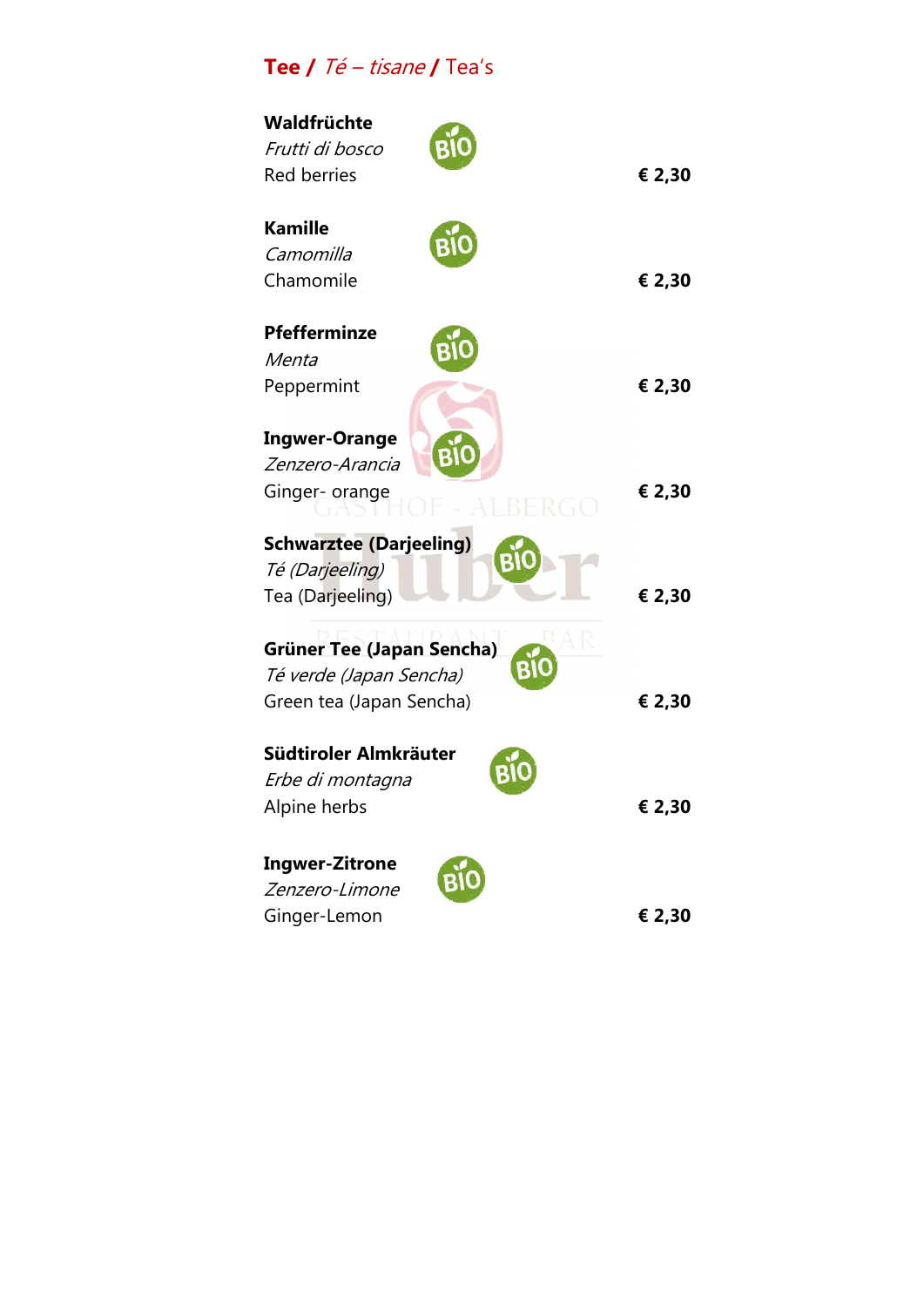#### Alkoholfreie Getränke / bibite analcoliche / Soft drinks

| <b>Ananassaft</b>                  |        |
|------------------------------------|--------|
| Succo all' ananas                  |        |
| Pineapple juice                    | € 2,00 |
| <b>Orangensaft</b>                 |        |
| Succo all' arancia                 |        |
| Orange juice                       | € 2,00 |
| <b>Heidelbeersaft</b>              |        |
| Succo ai mirtilli                  |        |
| <b>Blueberry juice</b>             | € 2,00 |
| Aprikosensaft                      |        |
| Succo all'albicocca                |        |
| Apricot juice                      | € 2,00 |
| <b>Johannisbeersaft</b>            |        |
| Succo al ribes nero                |        |
| Currant juice<br>TA LIR A N<br>A R | € 2,00 |
| <b>Birnensaft</b>                  |        |
| Succo alle pere                    |        |
| Pear juice                         | € 2,00 |
| <b>Multivitaminsaft ACE</b>        |        |
| Succo multivitamine ACE            |        |
| Multivitamine juice ACE            | € 2,00 |
| <b>Pfirsichsaft</b>                |        |
| Succo alla pesca                   |        |
| Peach juice                        | € 2,00 |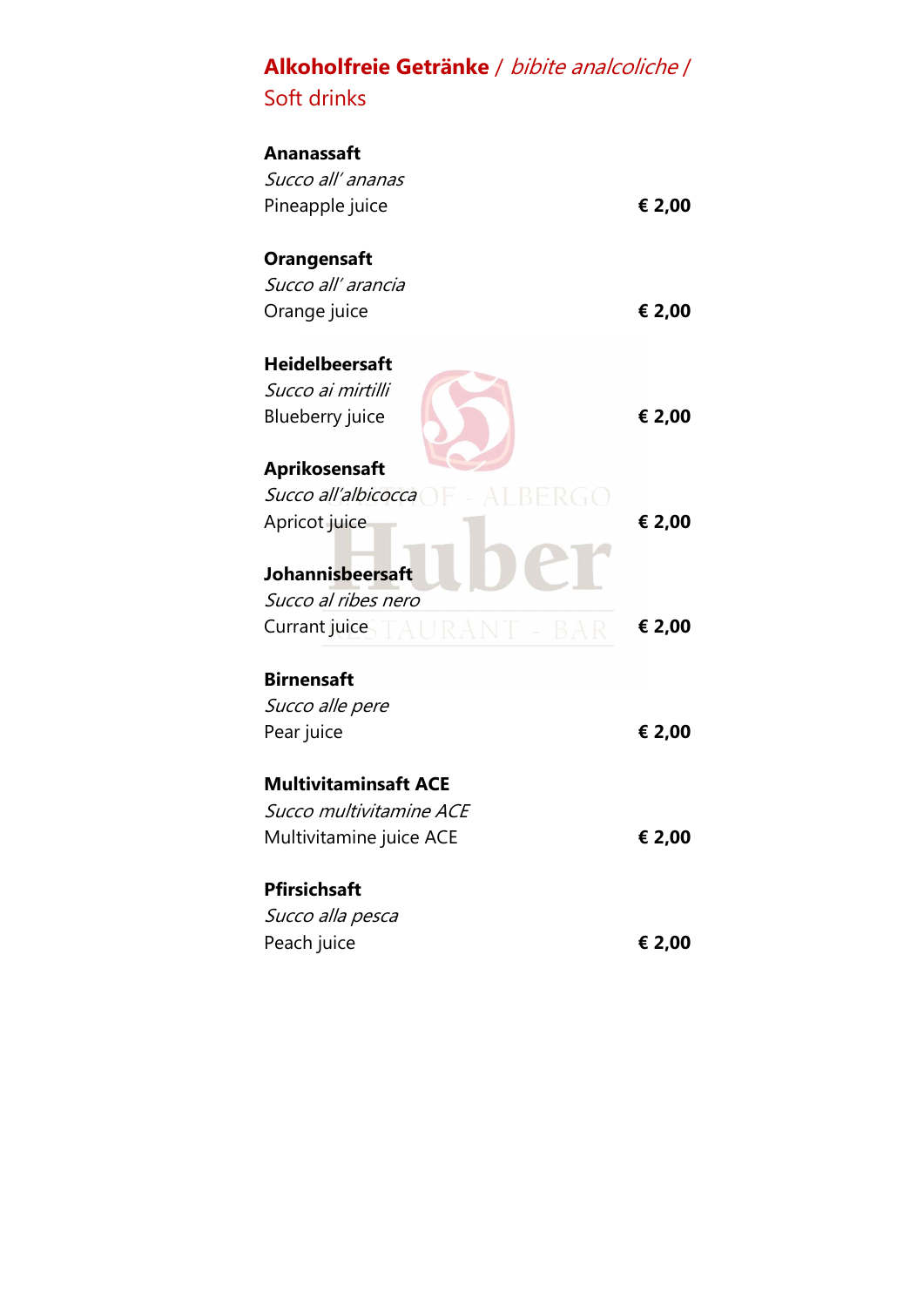| <b>Coca Cola</b>                                         | € 2,00 |
|----------------------------------------------------------|--------|
| <b>Spezi</b>                                             |        |
| Spezi (Coca Cola & limonata)                             |        |
| Spezi (Coke & lemonade mix)                              | € 2,00 |
| Limonade                                                 |        |
| Limonata                                                 |        |
| Lemonade                                                 | € 2,00 |
| <b>Mandarinenlimonade</b>                                |        |
| Limonata al mandarino                                    |        |
| Mandarin lemonade                                        | € 2,80 |
| Spuma                                                    | € 2,80 |
| <b>Fanta 33cl</b><br>RGO                                 | € 2,50 |
| 7-up 33cl                                                | € 2,50 |
| Coca Cola 33cl                                           | € 2,50 |
| Eistee, Pfirsich 33 c $\mathsf{RANT}\,$ - $\mathbb{BAR}$ |        |
| Tè freddo, pesca 33 cl                                   |        |
| Ice tea, peach 33 cl                                     | € 2,50 |
| Eistee Zitrone 33 cl                                     |        |
| Tè freddo al limone 33 cl                                |        |
| Ice Tea, lemon 33 cl                                     | € 2,50 |
| <b>Frischgepresster Orangensaft 0,2</b>                  |        |
| Spremuta fresca 0,2                                      |        |
| Fresh orange juice 0,2                                   | € 4,00 |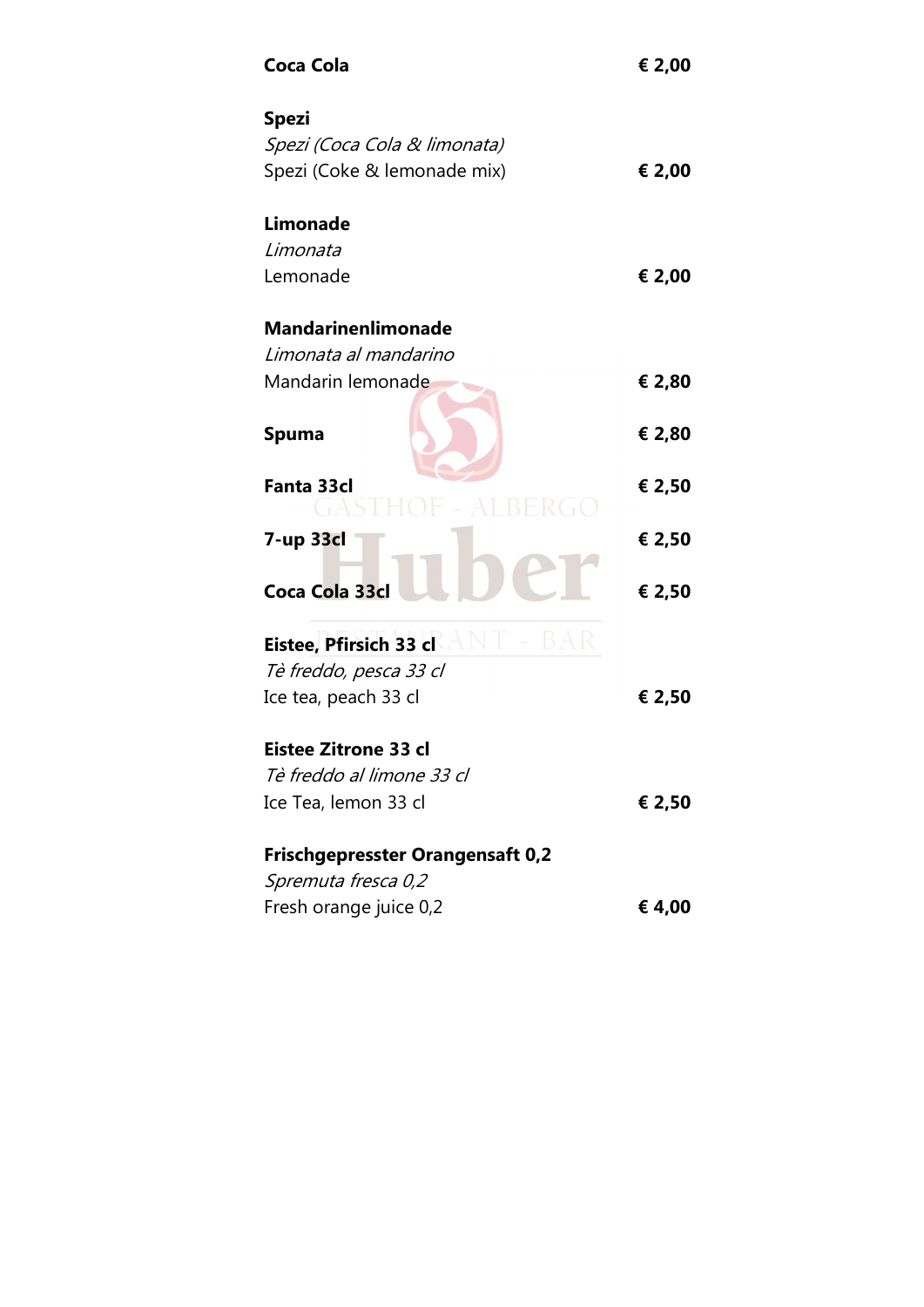| <b>Himbeersaft oder Hollundersaft 0,2</b> |        |
|-------------------------------------------|--------|
| Succo ai lamponi o di sambuco 0,2         |        |
| Raspberry juice or Elderflower juice 0,2  | € 1,50 |
| Himbeersaft/Hollundersaft 0,4             |        |
| Succo ai lamponi/di sambuco 0,4           |        |
| Raspberry juice/Elderflower juice 0,4     | € 3,00 |
| <b>Skiwasser 0,2</b>                      | € 3,00 |
| <b>Tonic Water</b>                        | € 2,50 |
| Krug Wasser 1,01                          |        |
| Brocca d'acqua 1,0l                       |        |
| Jar of water 1,01                         | € 1,00 |
| <b>Glas Mineralwasser</b>                 |        |
| Bicchiere acqua minerale                  |        |
| Glass of mineral water                    | € 1,00 |
| <b>Mineralwasser 0,5 l</b>                |        |
| Acqua minerale 0,5 l                      |        |
| Mineral water 0,5 l                       | € 2,00 |
| Mineralwasser 1 l                         |        |
| Acqua minerale 11                         |        |
| Mineral water 1 I                         | € 4,00 |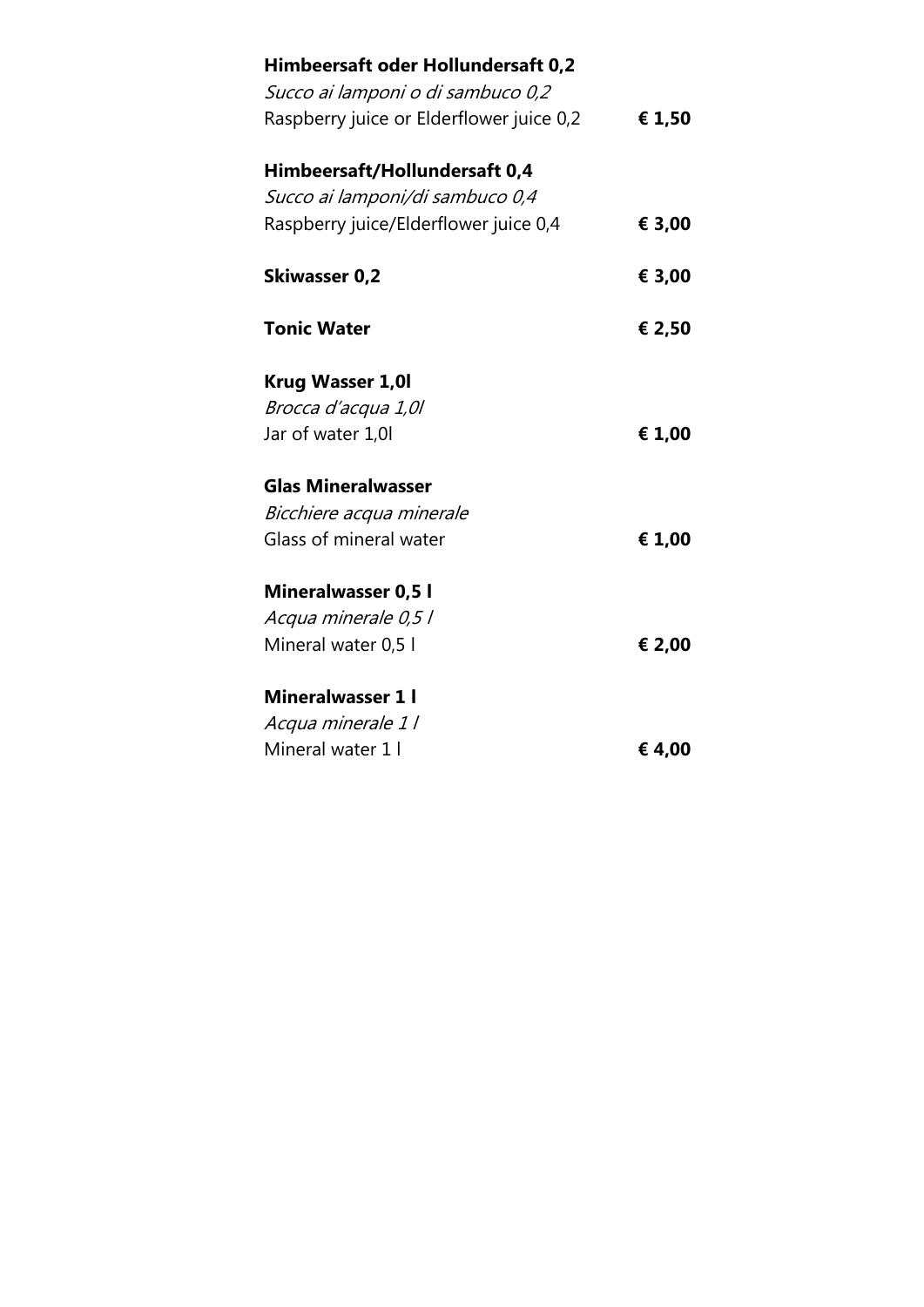### Aperitiv / Aperitivi / Aperitifs Digestiv / Digestivi / Digestifs

| <b>Aperol Spritz (Prosecco &amp; Aperol)</b>                                                                                      | € 4,00        |
|-----------------------------------------------------------------------------------------------------------------------------------|---------------|
| Hugo (Prosecco, Minze, Holunderblütensirup)<br>(Prosecco, menta, sciroppo al sambuco)<br>(Prosecco, peppermint, elderberry syrup) | € 4,00        |
| Hugo Raspera (Prosecco, Himbeersirup)                                                                                             |               |
| (Prosecco, sciroppo ai lamponi)<br>(Prosecco, raspberry syrup)                                                                    | € 4,00        |
|                                                                                                                                   |               |
| <b>Aperol Spritz non alcoholic</b>                                                                                                | € 3,00        |
| Gingerino<br>3 G O<br>(AS1)                                                                                                       | € 3,00        |
| <b>Sanbitter white</b>                                                                                                            | € 3,00        |
| Crodino                                                                                                                           | € 3,00        |
| \URANT - BAR<br><b>Prosecco</b>                                                                                                   | € 3,50        |
| <b>Martini bianco</b>                                                                                                             | € 3,50        |
| Liköre & Schnäpse                                                                                                                 |               |
| Grappe & liquori                                                                                                                  |               |
| Spirits & shot's                                                                                                                  | € 3,50 - 5,50 |
| Cognac, Whisky, Rum, Gin                                                                                                          | € 6,00-9,00   |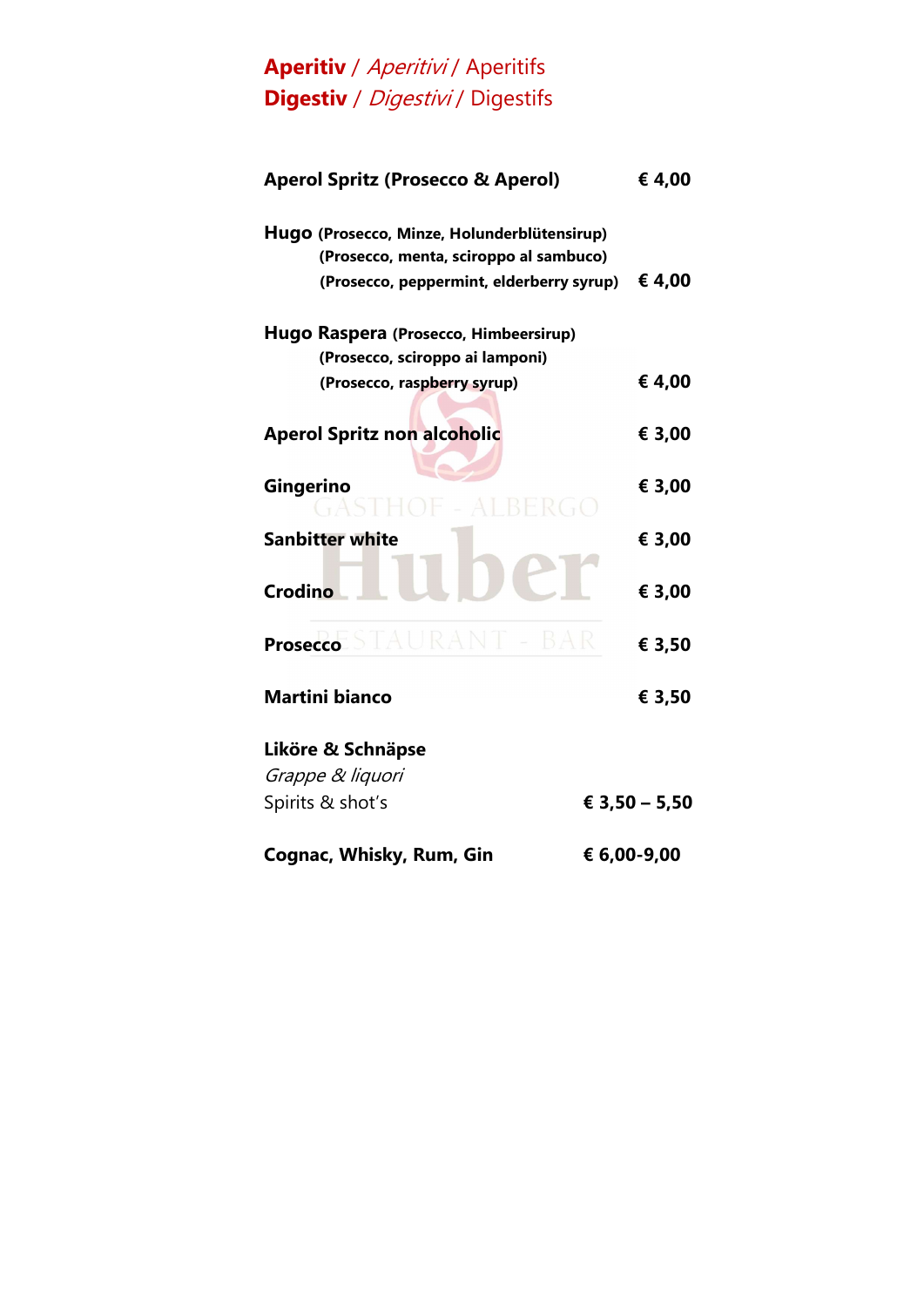#### Biere / Birre / Beer

| "Forst" Bier 0,3 l                             |        |
|------------------------------------------------|--------|
| Birra "Forst" 0,3 l                            |        |
| Beer "Forst" 0,3 l                             | € 3,00 |
| "Forst" Bier 0.5 l                             |        |
| Birra "Forst" 0,5 l                            |        |
| Beer "Forst" 0,5 l                             | € 5,00 |
| Weizenbier Franziskaner 0,3 l                  |        |
| Birra frumento "Franziskaner" 0,3 l            |        |
| Wheat beer "Franziskaner" 0,3 l                | € 3,00 |
| Weizenbier Franziskaner 0,5 l                  |        |
| Birra frumento "Franziskaner" 0,5 l            |        |
| Wheat beer "Franziskaner" 0,5 l                | € 5,00 |
| Alkoholfreies Bier "Forst 0,0%" 0,3 l          |        |
| Birra analcolica "Forst 0,0%" 0,3 l            |        |
| Analcoholic beer "Forst 0,0%" 0,3 l            | € 3,00 |
| Alkoholfr. Weizen "Erdinger" 0,3 l             |        |
| Birra analc. al frum. "Erdinger" 0,3 l         |        |
| R<br>Analco. wheat beer "Erdinger" 0,31        | € 3,00 |
| Lammsbräu glutenfrei 0,3 l                     |        |
| Birra "Lammsbräu" senza glutine 0,3 l          |        |
| Beer "Lammsbräu" gluten free 0,3 l             | € 3,00 |
| Forst "Sixtus" (Schwarzbier) 0,31              |        |
| Birra Forst "Sixtus" (birra rossa) 0,31        |        |
| Beer Forst "Sixtus" (red beer) 0,31            | € 3,00 |
| Forst "Felsenkeller" (trüb) 0,3l               |        |
| Birra Forst "Felsenkeller" (non filtrata) 0,31 |        |
| Beer Forst "Felsenkeller" (murky) 0,31         | € 3,00 |
|                                                |        |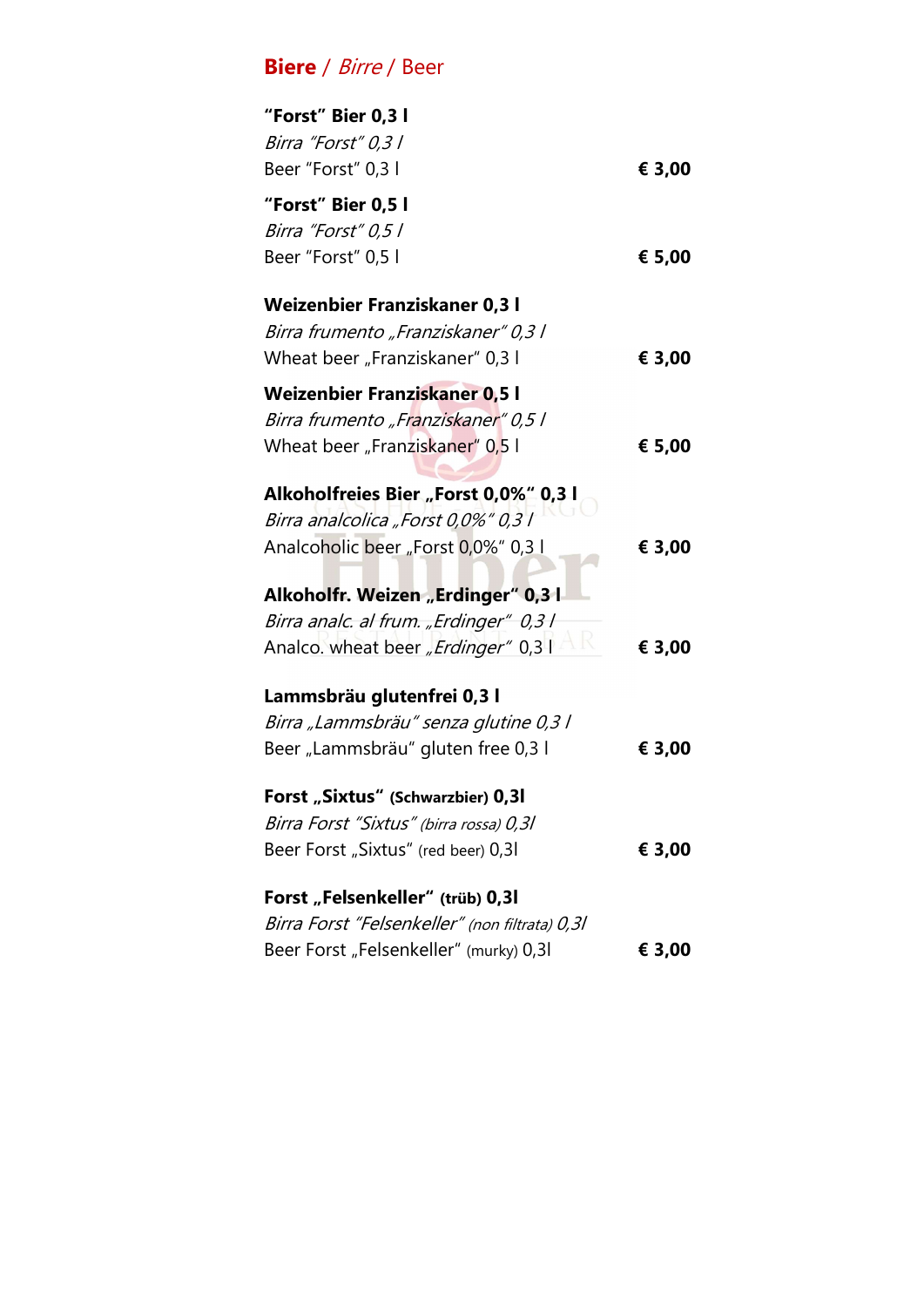#### Imbiss / Spuntini / Snacks

| Pizza, klein                                 |        |
|----------------------------------------------|--------|
| Pizzetta                                     |        |
| Pizza, small                                 | € 5,00 |
| <b>Bauerntoast</b>                           |        |
|                                              |        |
| Toast al contadino                           |        |
| Farmer's Toast                               | € 5,50 |
| <b>Toast</b>                                 | € 4,00 |
| <b>Belegtes Brot</b>                         |        |
| Panino imbottito                             |        |
| Sandwich                                     | € 4,00 |
| <b>Baguette mit Thunfisch und Mozzarella</b> |        |
| Baquette con tonno e mozzarella              |        |
| Baguette with tuna and cheese                | € 5,50 |
| <b>Baguette mit Mozzarella und Tomaten</b>   |        |
| Baguette con Mozzarella e pomodori           |        |
| Baguette with cheese and tomatoes            | € 5,50 |

### Kuchen / Torte / Cakes

| <b>Apfelstrudel mit Vanillesauce</b>    |        |
|-----------------------------------------|--------|
| Strudel di mele con salsa alla vaniglia |        |
| Apple strudel with vanilla sauce        | € 4,50 |
| <b>Torte aus der Vitrine</b>            |        |
|                                         |        |
| Torta a scelta dalla vetrina            |        |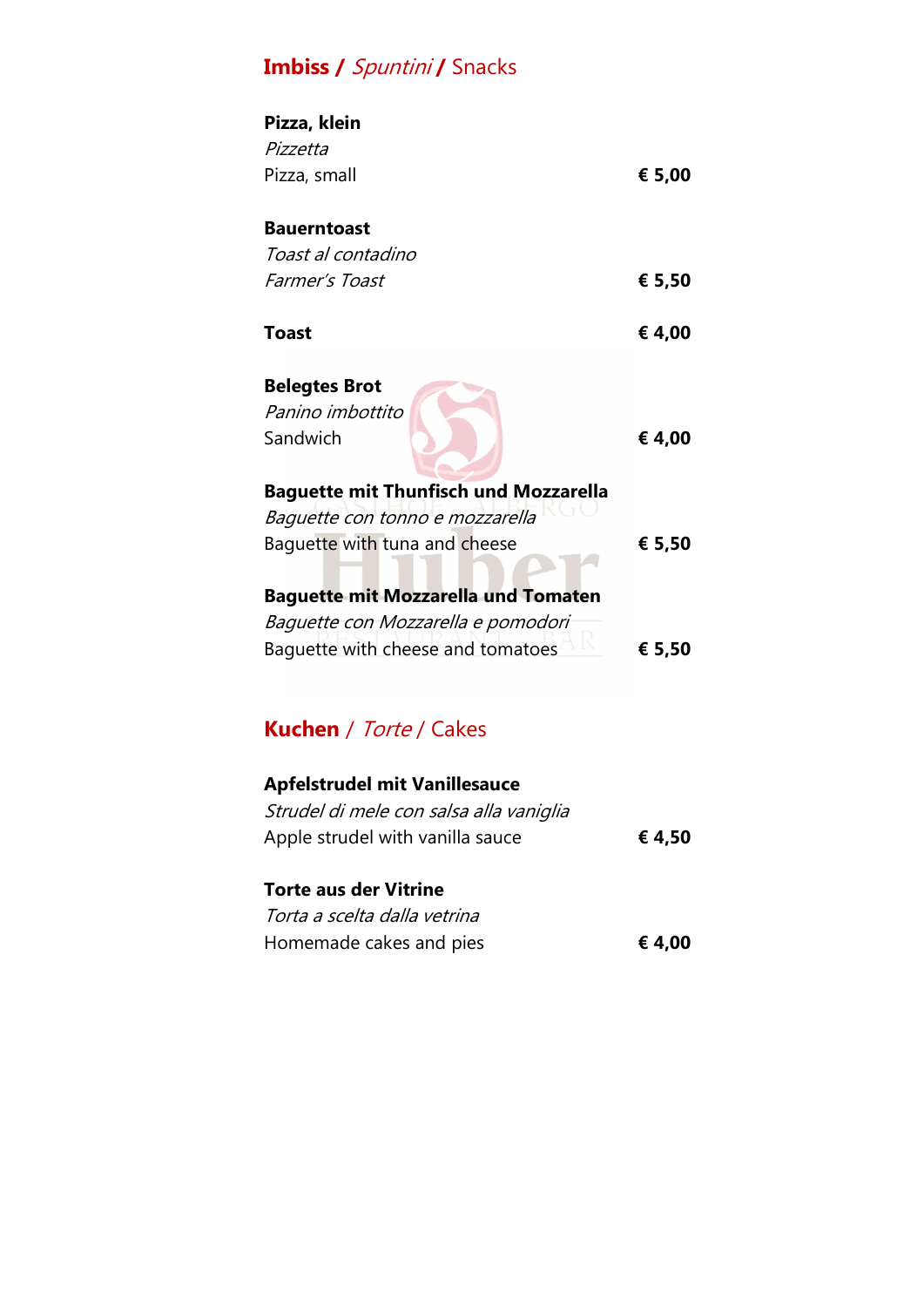# Eisbecher / Coppe di gelato / Ice cream

| Früchtebecher (saisonal)              |        |
|---------------------------------------|--------|
| Coppa alla frutta (stagionale)        |        |
| Fruit sundae (seasonal)               | € 8,50 |
| Eis mit heissen Himbeeren             |        |
| Gelato con lamponi caldi              |        |
| Sundae with hot raspberries           | € 7,50 |
| Eis mit heißen Waldbeeren             |        |
| Gelato con frutti di bosco caldi      |        |
| Sundae with red berries               | € 7,50 |
| <b>Cup Dänemark (Schokoladesauce)</b> |        |
| Coppa Danimarca (salsa al cioccolato) |        |
| Sundae Denmark (Cholcolate sauce)     | € 6,50 |
|                                       |        |
|                                       |        |
| Nuss-Krokantbecher mit Likör          |        |
| Coppa Croccante con noci & liquore    |        |
| Sundae with nuts & liqueur            | € 8,00 |
| TAURANT - BAR<br><b>Bananensplit</b>  |        |
| Bananasplit                           |        |
| Banana split                          | € 7,50 |
|                                       |        |
| <b>Eiskaffee</b>                      |        |
| Affogato al caffè                     |        |
| Iced coffee                           | € 7,00 |
| <b>Eisschokolade</b>                  |        |
| Affogato al cioccolato                |        |
| Iced chocolate                        | € 7,00 |